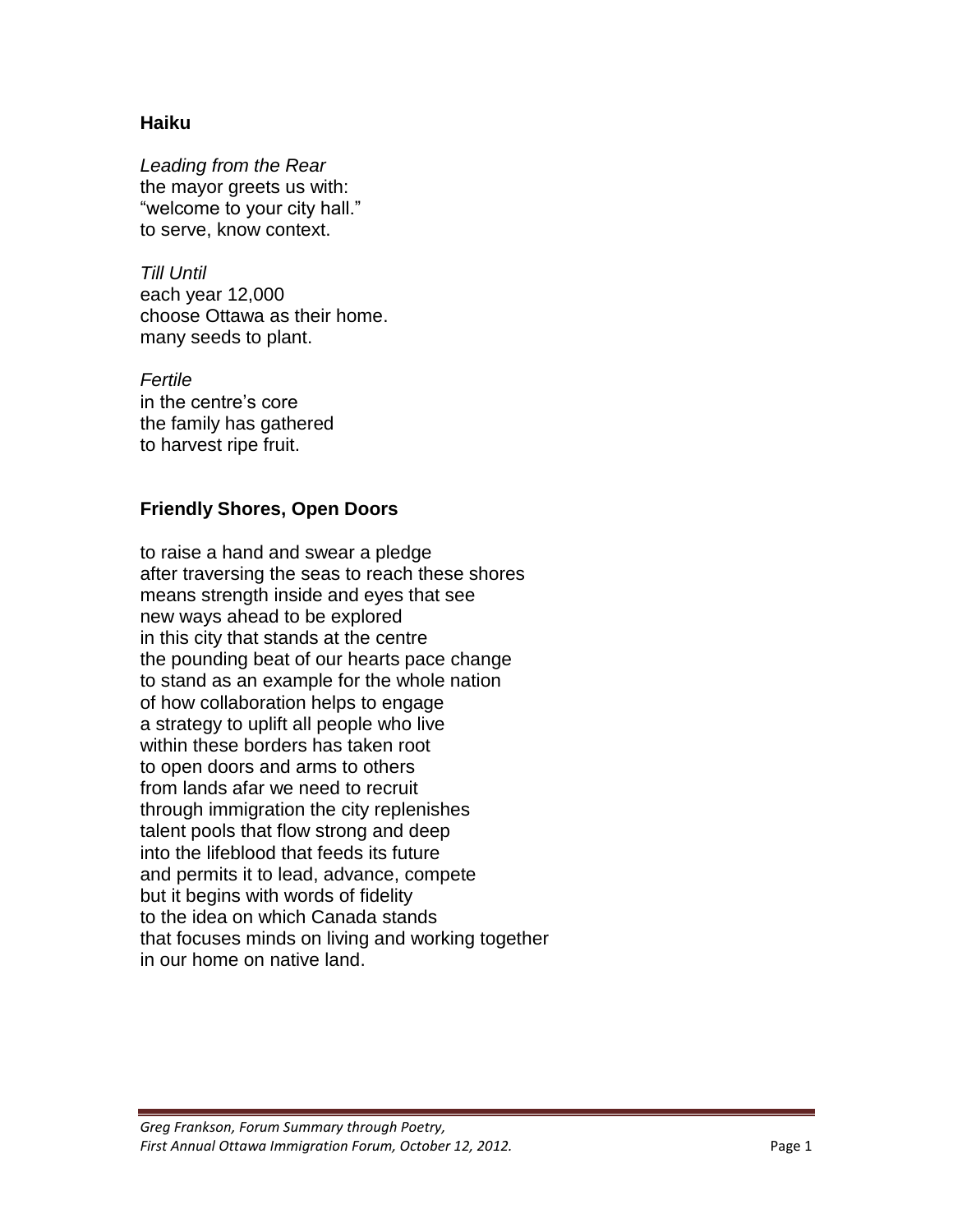# **Lyric Chamber**

to look into the faces of youth with open hearts and diaphragms and hear a message so primal the blood dances is to be reminded that this city will soon be theirs and the stewards who are currently in charge would do well to listen as intently to the sound of their song as to the echo of their shouts for attention to decrease tension and build a better future.

# **Six Small Questions**

who where what when why how six small questions but the answers elude because when others don't listen then can one conclude that the powers that be can't be moved from a mood to exclude instead of include and reach for the sky remove pretext from context on which we rely take the risk to challenge risk and reap the reward see the value of diversity that once was ignored realize the global situation won't stand still and we fall behind when we don't value the skill of the immigrants already here and those who will come so if we're going to keep pace then include everyone want to ask the proper questions learn how to forge relationships, collaborations bridging over the gorge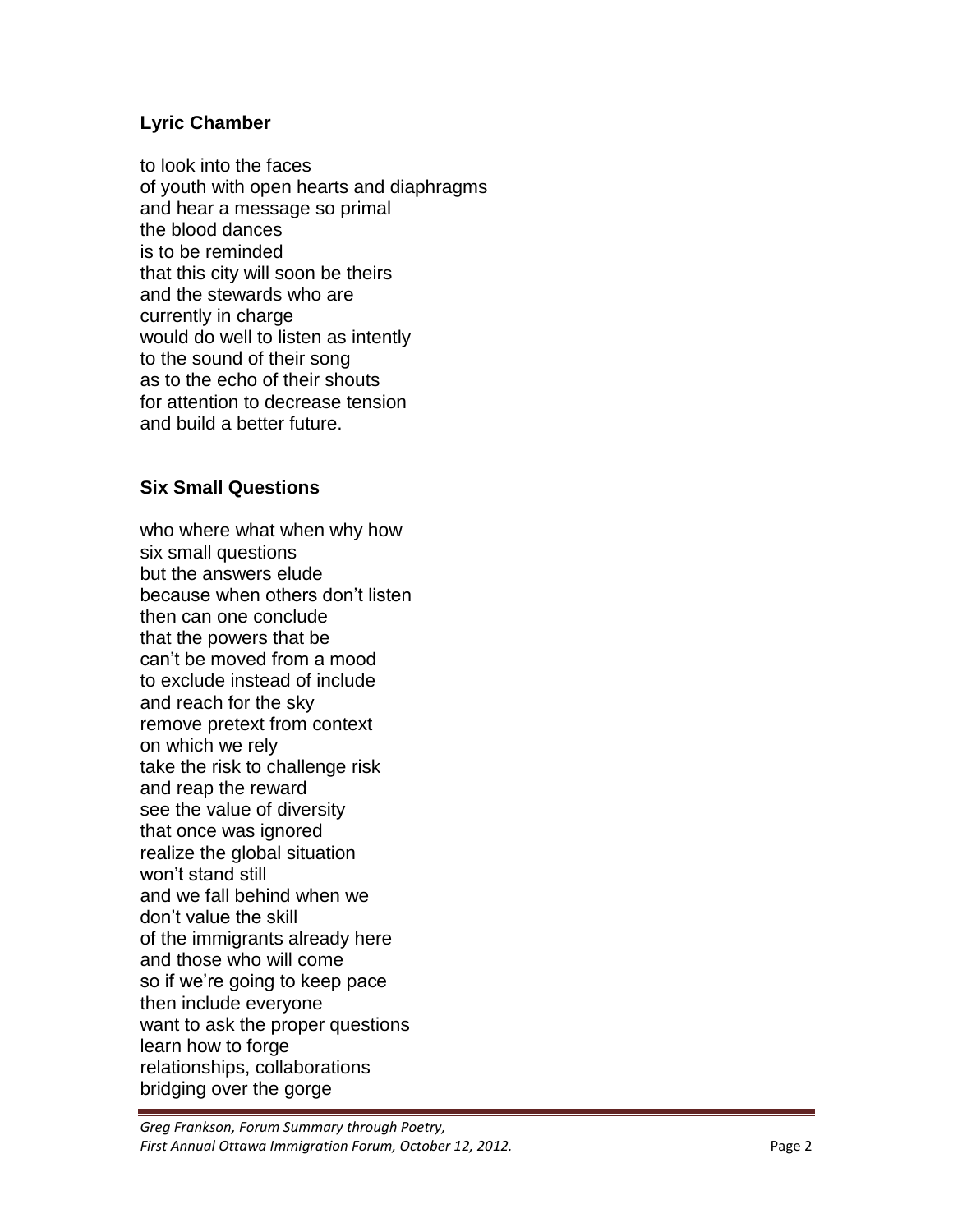that separates understanding from what you think you know so open ears to possibility of where we can go six small questions and the answers commence when everyone is treated with true significance when others start to listen then can one conclude that the changes we see can shift our core attitudes to include instead of exclude we reach for the sky remove pretext from context and then we can fly.

*Infusion* cultures shape peoples how many peoples are we? ideally, just one.

### **Pipe Dreams**

social cohesion is like a city's water pipes out of sight and fully integrated into the physical fabric of city life every day but when a pipe bursts, the impact spreads to the surface and disrupts inconveniences and taxes patience the repair work must be immediately undertaken and once completed the city returns to its regular flow and so do the pipes

when a city is socially cohesive, opportunity flows naturally to its every corner and makes for a liveable environment where everyone can engage and participate without fear, apprehension or discrimination and all are treated as valued equals but there are leaking pipes below the surface some are obvious, others deep but still noticeable a map of the system is critical to find them all